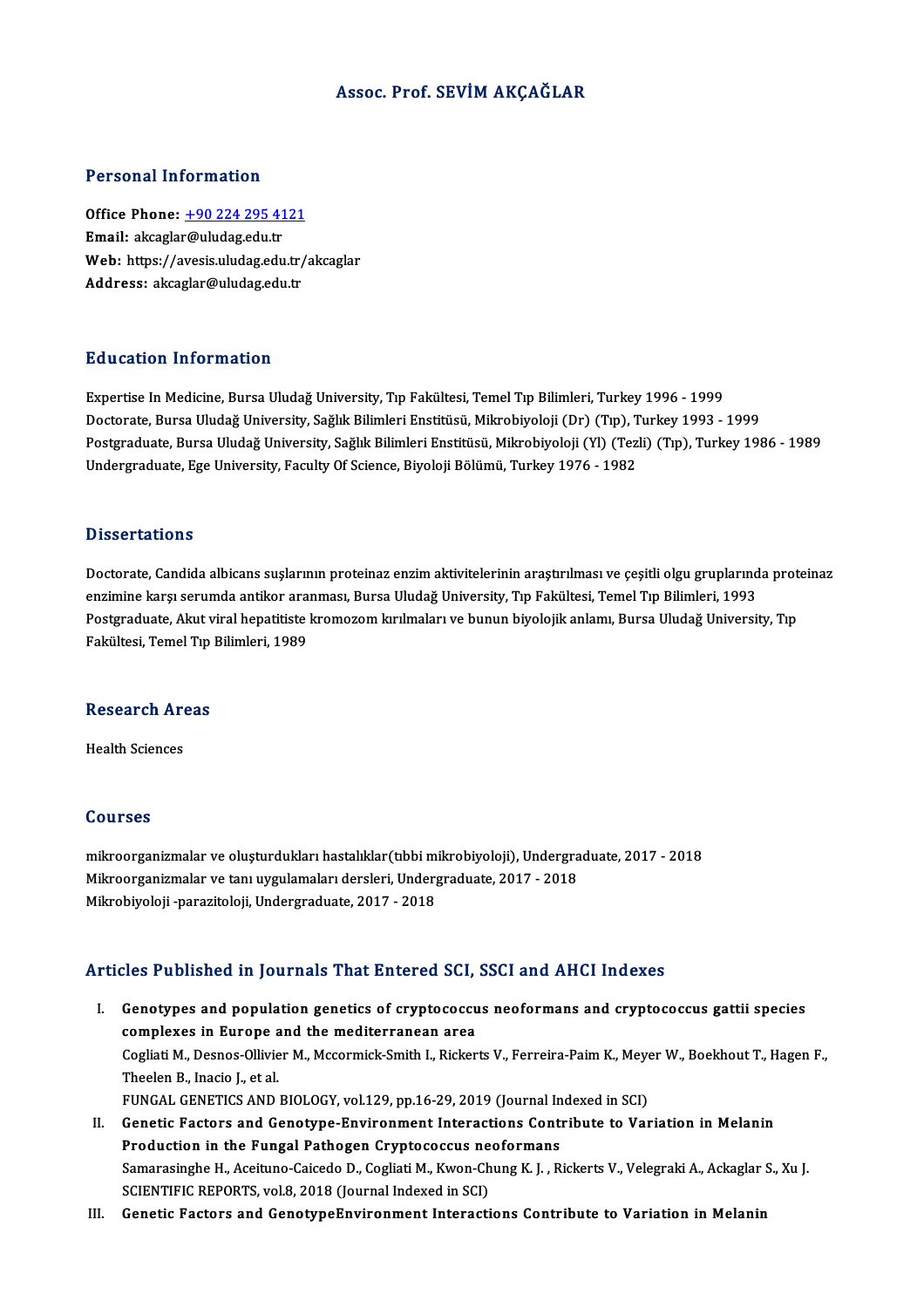# Production in the Fungal Pathogen Cryptococcus neoformans<br>Samanagingha H. Aggitung Caigada D. Cagliati M. Agliaglar S. Kuran Cl

Samarasinghe H., Aceituno-Caicedo D., Cogliati M., Ackaglar S., Kwon-Chung K. J. , Rickerts V., Velegraki A., Xu J.<br>Scientific Reports, vol.8, no.1, pp.1-11, 2018 (Journal Indexed in SCI) Production in the Fungal Pathogen Cryptococcus neoformans<br>Samarasinghe H., Aceituno-Caicedo D., Cogliati M., Ackaglar S., Kwon-Oscientific Reports, vol.8, no.1, pp.1-11, 2018 (Journal Indexed in SCI) Samarasinghe H., Aceituno-Caicedo D., Cogliati M., Ackaglar S., Kwon-Chung K. J. , Rickerts V., Velegraki A., Xu J.<br>Scientific Reports, vol.8, no.1, pp.1-11, 2018 (Journal Indexed in SCI)<br>IV. Fundamental niche prediction o

## Scientific Reports,<br>Fundamental nic<br>gattii in Europe<br>Cosliati M. Pussia Fundamental niche prediction of the pathogenic yeasts Cryptococcus neoformans and Cryptococcus<br>gattii in Europe<br>Cogliati M., Puccianti E., Montagna M. T. , De Donno A., Susever S., ERGİN Ç., Velegraki A., Ellabib M. S. , N

gattii in Europe<br>Cogliati M., Puccianti E., Montagna M. T. , De Donno A., Susever S., ERGİN Ç., Velegraki A., Ellabib<br>Macci C., et al.<br>ENVIRONMENTAL MICROBIOLOGY, vol.19, no.10, pp.4318-4325, 2017 (Journal Indexed in SCI) Cogliati M., Puccianti E., Montagna M. T., De Donno A., Susever S., ERGIN C., Velegraki A., Ellabib M. S., Nardoni S.,

Macci C., et al.<br>ENVIRONMENTAL MICROBIOLOGY, vol.19, no.10, pp.4318-4325, 2017 (Journal Indexed in SCI)<br>V. Environmental distribution of Cryptococcus neoformans and C. gattii around the Mediterranean<br>hasin ENVIR<sub>!</sub><br>Envirc<br>basin Environmental distribution of Cryptococcus neoformans and C. gattii around the Mediterranean<br>basin<br>Cogliati M., D'Amicis R., Zani A., Montagna M. T. , Caggiano G., De Giglio O., Balbino S., De Donno A., Serio F., Susever<br>S

<mark>basin</mark><br>Cogliati<br>S., et al.<br>ЕЕМС У Cogliati M., D'Amicis R., Zani A., Montagna M. T. , Caggiano G., De Gigli<br>S., et al.<br>FEMS YEAST RESEARCH, vol.16, no.4, 2016 (Journal Indexed in SCI)<br>Multile que sequence tuning englysis reveals that Cruntesees:

S., et al.<br>FEMS YEAST RESEARCH, vol.16, no.4, 2016 (Journal Indexed in SCI)<br>VI. Multilocus sequence typing analysis reveals that Cryptococcus neoformans var. neoformans is a<br>recombinent nepulation FEMS YEAST RESEARCH, vol<br>Multilocus sequence typi<br>recombinant population<br>Coslinti M. Zani A. Biskorte Multilocus sequence typing analysis reveals that Cryptococcus neoformans var. neoformans is a<br>recombinant population<br>Cogliati M., Zani A., Rickerts V., McCormick I., Desnos-Ollivier M., Velegraki A., Escandon P., Ichikawa

recombinant population<br>Cogliati M., Zani A., Rickerts V., McCormick I., Desnos-Ollivier M., Velegraki A., Escan<br>Bienvenu A., et al.<br>FUNGAL GENETICS AND BIOLOGY, vol.87, pp.22-29, 2016 (Journal Indexed in SCI) Cogliati M., Zani A., Rickerts V., McCormick I., Desnos-Ollivier M., Velegraki A., Escandon P., Ichikawa T., Ikeda R.,

Bienvenu A., et al.<br>FUNGAL GENETICS AND BIOLOGY, vol.87, pp.22-29, 2016 (Journal Indexed in SCI)<br>VII. An investigation of Candida species isolated from blood cultures during 17 years in a university<br>heenitel FUNGAL<br>**An inves<br>hospital**<br>Karak E An investigation of Candida species isolated from blood cultures during 17 years in a unive<br>hospital<br>Kazak E., Akin H., Ener B., Sigirli D., Ozkan O., Gurcuoglu E., YILMAZ E., ÇELEBİ S., AKÇAĞLAR S., Akalin H.<br>MVCOSES VOLE

hospital<br>Kazak E., Akin H., Ener B., Sigirli D., Ozkan O., Gurcuoglu E., YILMAZ E., ÇELEBİ S., AKÇAĞLAR S., Akalin H.<br>MYCOSES, vol.57, no.10, pp.623-629, 2014 (Journal Indexed in SCI) Kazak E., Akin H., Ener B., Sigirli D., Ozkan O., Gurcuoglu E., YILMAZ E., ÇELEBİ S., AKÇAĞLAR S., Akalin H.<br>MYCOSES, vol.57, no.10, pp.623-629, 2014 (Journal Indexed in SCI)<br>VIII. Effects of Malassezia yeasts on serum Th1

- MYCOSES, vol.57, no.10, pp.623-629, 2014 (Journal Indexed in SCI)<br>Effects of Malassezia yeasts on serum Th1 and Th2 cytokines in patients v<br>AYDOĞAN K., Tore O., AKÇAĞLAR S., ORAL H. B. , ENER B., Tunali S., SARICAOĞLU H.<br>I Effects of Malassezia yeasts on serum Th1 and Th2 cytokines in patients with guttate pso<br>AYDOĞAN K., Tore O., AKÇAĞLAR S., ORAL H. B. , ENER B., Tunali S., SARICAOĞLU H.<br>INTERNATIONAL JOURNAL OF DERMATOLOGY, vol.52, no.1, AYDOĞAN K., Tore O., AKÇAĞLAR S., ORAL H. B., ENER B., Tunali S., SARICAOĞLU H.<br>INTERNATIONAL JOURNAL OF DERMATOLOGY, vol.52, no.1, pp.46-52, 2013 (Journa<br>IX. A comparative study of dermatophyte infections in Bursa, Turkey INTERNATIONAL JOURNAL OF DERMATOLOGY, vol.52, no.1, pp.46-52, 2013 (Journal Indexed in SCI)
- MEDICAL MYCOLOGY, vol.49, no.6, pp.602-607, 2011 (Journal Indexed in SCI)
- AKÇAĞLAR S., ENER B., Toker S. C. , Ediz B., Tunali S., Tore O.<br>MEDICAL MYCOLOGY, vol.49, no.6, pp.602-607, 2011 (Journal Indexed in SCI)<br>X. Acid proteinase enzyme activity in Candida albicans strains: a comparison of MEDICAL MYCO<br>**Acid proteinas<br>plate methods**<br>AKCAČI AR S. EN **Acid proteinase enzyme act<br>plate methods<br>AKÇAĞLAR S., ENER B., Tore O.<br>TURKISH JOURNAL OF PIOLOC.** plate methods<br>AKÇAĞLAR S., ENER B., Tore O.<br>TURKISH JOURNAL OF BIOLOGY, vol.35, no.5, pp.559-567, 2011 (Journal Indexed in SCI)<br>Nesessamial sandidamia in adults: Bisk and prespestis fastars.

- AKÇAĞLAR S., ENER B., Tore O.<br>TURKISH JOURNAL OF BIOLOGY, vol.35, no.5, pp.559-567, 2011 (Journ<br>XI. Nosocomial candidemia in adults: Risk and prognostic factors<br>Curguosly E. Alglin H. Ener B. Osakasly C. Sinistee M. AKCAĞL TURKISH JOURNAL OF BIOLOGY, vol.35, no.5, pp.559-567, 2011 (Journal Indexed in SCI)<br>Nosocomial candidemia in adults: Risk and prognostic factors<br>Gurcuoglu E., Akalin H., Ener B., Ocakoglu G., Sinirtas M., AKÇAĞLAR S., Yilm Nosocomial candidemia in adults: Risk and prognostic factors<br>Gurcuoglu E., Akalin H., Ener B., Ocakoglu G., Sinirtas M., AKÇAĞLAR S., Yilmaz E., Evci C., ORAL<br>JOURNAL DE MYCOLOGIE MEDICALE, vol.20, no.4, pp.269-278, 2010 ( Gurcuoglu E., Akalin H., Ener B., Ocakoglu G., Sinirtas M., AKÇAĞLAR S., Yilmaz E., Evci C., ORAL<br>JOURNAL DE MYCOLOGIE MEDICALE, vol.20, no.4, pp.269-278, 2010 (Journal Indexed in SCI)<br>XII. Epidemiology of nosocomial candi
- JOURNAL DE MYCOLOGIE MEDICALE, vol.20, no.4, pp.269-278, 2010 (Journal Index<br>Epidemiology of nosocomial candidaemia in a university hospital: a 12-ye.<br>Gurcuoglu E., Ener B., Akalin H., Sinirtas M., Evci C., AKÇAĞLAR S., Yi Epidemiology of nosocomial candidaemia in a university hospital: a 12-year study<br>Gurcuoglu E., Ener B., Akalin H., Sinirtas M., Evci C., AKÇAĞLAR S., Yilmaz E., Heper Y.<br>EPIDEMIOLOGY AND INFECTION, vol.138, no.9, pp.1328-1 Gurcuoglu E., Ener B., Akalin H., Sinirtas M., Evci C., AKÇAĞLAR S., Yilmaz E., Heper Y.<br>EPIDEMIOLOGY AND INFECTION, vol.138, no.9, pp.1328-1335, 2010 (Journal Indexed in SCI)<br>XIII. Multiple intracranial abscesses due to C

EPIDEMIOLOGY AND INFECTION, vol.138, no.9, pp.1328-1335, 2010 (Jou<br>Multiple intracranial abscesses due to Cryptococcus neoformans<br>immunocompetent patient and a short review of reported cases<br>Tare O. AKCAČLAR S. Karak E. Ha Multiple intracranial abscesses due to Cryptococcus neoformans: an unusual clinical<br>immunocompetent patient and a short review of reported cases<br>Tore O., AKÇAĞLAR S., Kazak E., Heper Y., Akalin H., Hakyemez B., Ener B., Bo immunocompetent patient and a short review of reported cases<br>Tore O., AKÇAĞLAR S., Kazak E., Heper Y., Akalin H., Hakyemez B., Ener B., Boek<br>MEDICAL MYCOLOGY, vol.48, no.2, pp.398-401, 2010 (Journal Indexed in SCI)<br>Compara Tore O., AKÇAĞLAR S., Kazak E., Heper Y., Akalin H., Hakyemez B., Ener B., Boekhout T., Hagen F.<br>MEDICAL MYCOLOGY, vol.48, no.2, pp.398-401, 2010 (Journal Indexed in SCI)<br>XIV. Comparative evaluation of the antifungal susce

- MEDICAL MYCOLOGY, vol.48, no.2, pp.398-401, 2010 (Journal Indexed<br>Comparative evaluation of the antifungal susceptibility of Can<br>results of a study in a tertiary care hospital in Bursa, Turkey<br>Fugi G, FNER B, Carel G, AKGA Comparative evaluation of the anti<br>results of a study in a tertiary care<br>Evci C., ENER B., Goral G., AKÇAĞLAR S.<br>TURKISH JOURNAL OF MEDICAL SCIEN results of a study in a tertiary care hospital in Bursa, Turkey<br>Evci C., ENER B., Goral G., AKÇAĞLAR S.<br>TURKISH JOURNAL OF MEDICAL SCIENCES, vol.40, no.1, pp.141-149, 2010 (Journal Indexed in SCI)<br>Conguryant Footal Mummifi Evci C., ENER B., Goral G., AKÇAĞLAR S.<br>TURKISH JOURNAL OF MEDICAL SCIENCES, vol.40, no.1, pp.141-149, 2010 (Journal Indexed in SCI)<br>XV. Concurrent Foetal Mummification and Maceration in a Bitch, Resulting in Foetal Retent
- TURKISH JOURNAL OF MEDICAL SCIENCES, vol.<br>Concurrent Foetal Mummification and Mac<br>ÖZALP R. G. , Simsek G., AKÇAĞLAR S., Yilmaz R.<br>AUSTRALIAN VETERINARY PRACTITIONER vol. Concurrent Foetal Mummification and Maceration in a Bitch, Resulting in Foetal Reter<br>ÖZALP R. G. , Simsek G., AKÇAĞLAR S., Yilmaz R.<br>AUSTRALIAN VETERINARY PRACTITIONER, vol.39, no.2, pp.55-58, 2009 (Journal Indexed in SCI)

ÖZALP R. G. , Simsek G., AKÇAĞLAR S., Yilmaz R.<br>AUSTRALIAN VETERINARY PRACTITIONER, vol.39, no.2, pp.55-58, 2009 (Journal Indexed in SCI)<br>XVI. Genetic evaluation of von Hippel-Lindau disease for early diagnosis and improve AUSTRALIAN VETERINARY PRACTITIONER, vol.39, no.2<br>Genetic evaluation of von Hippel-Lindau disease<br>AKÇAĞLAR S., YAVAŞCAOĞLU İ., VURUŞKAN H., Oktay B.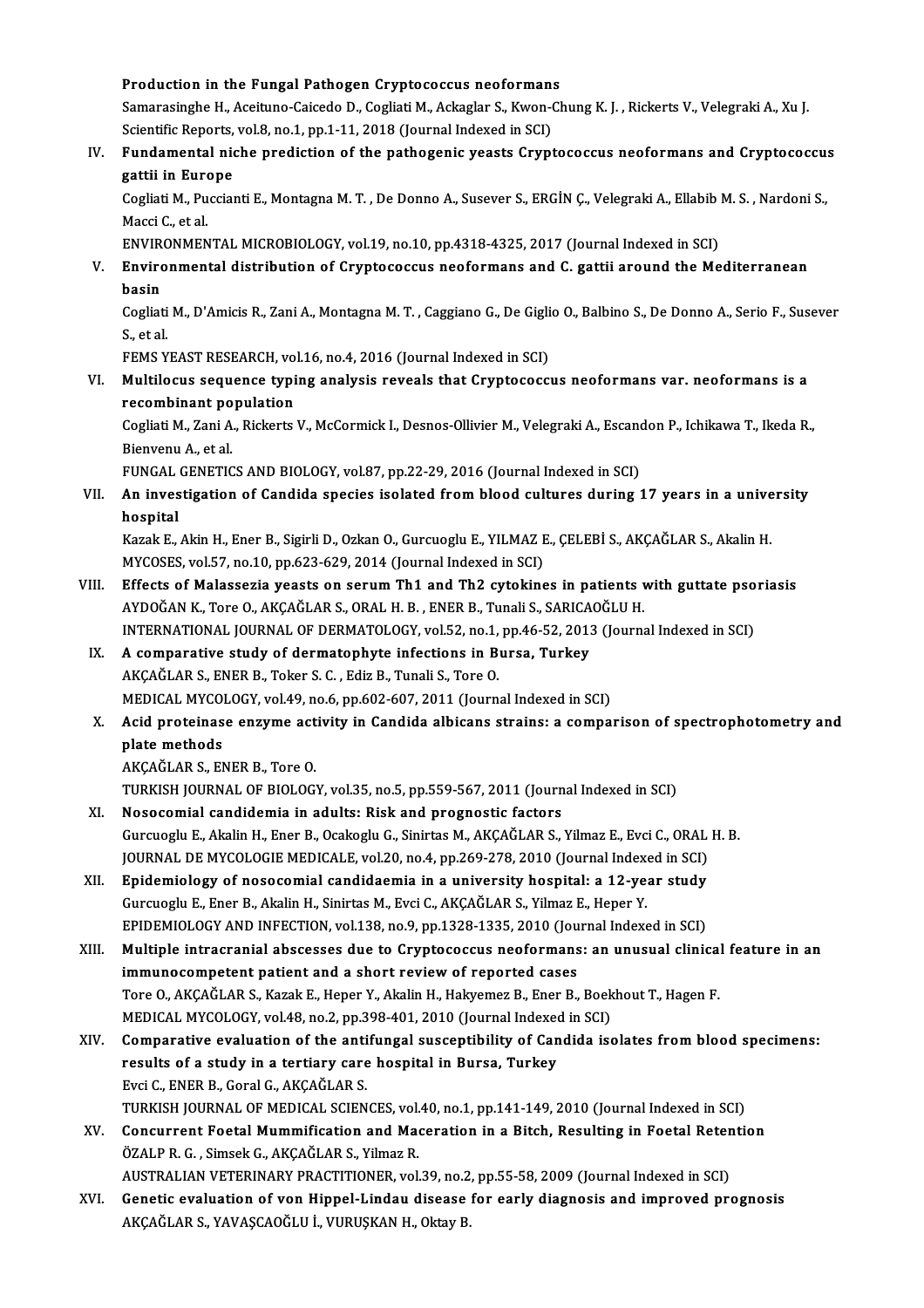INTERNATIONAL UROLOGY AND NEPHROLOGY, vol.40, no.3, pp.615-620, 2008 (Journal Indexed in SCI)<br>Negardia suriasigaergias: pulmenary infection in a nationt with Basedow Crayes disease and

XVII. Nocardia cyriacigeorgica: pulmonary infection in a patient with Basedow-Graves disease and a short review of reported cases. **INTERNATIONAL UROLOGY /<br>Nocardia cyriacigeorgica:<br>review of reported cases.** Nocardia cyriacigeorgica: pulmonary infection in a patient with Basedow-Grave:<br>review of reported cases.<br>AKÇAĞLAR S., Yilmaz E., Heper Y., Alver O., Akalin H., Ener B., Tore O., Ersoy C., Imamoglu S.<br>International journal

International journal of infectious diseases : IJID : official publication of the International Society for Infectious<br>Diseases, vol.12, no.3, pp.335-8, 2008 (Journal Indexed in SCI Expanded) AKÇAĞLAR S., Yilmaz E., Heper Y., Alver O., Akalin H., Ener B., Tore O., Erso<br>International journal of infectious diseases : IJID : official publication of th<br>Diseases, vol.12, no.3, pp.335-8, 2008 (Journal Indexed in SCI

#### Articles Published in Other Journals

- I. Bursa da Bilimve Teknolojide Sürdürülebilir Projeler Üreten Sivil ToplumKuruluşları STK Arası Diyaloğun Geliştirilmesi Bursa da Bilim ve Teknolojid<br>Diyaloğun Geliştirilmesi<br>TÜZ M., ÇÜÇEN A., AKÇAĞLAR S.<br>Uludağ Üniversitesi Ean Edabiya Uludağ Üniversitesi Fen-Edebiyat Fakültesi Sosyal Bilimler Dergisi, vol.30, no.30, pp.211-232, 2016 (Refereed<br>Journals of Other Institutions) TÜZ M., ÇÜÇEN A., AKÇAĞLAR !<br>Uludağ Üniversitesi Fen-Edebiy<br>Journals of Other Institutions)<br>Dovelorment a Dialogue Be
- II. Development a Dialogue Between University and Non-Governmental Organizations Which Produce Journals of Other Institutions)<br>Development a Dialogue Between University and Non-Governmental Orgal<br>The Sustainable Projects in The Field of Science and Technology in Bursa.<br>T<sup>üz M. CüCEN A. AKCAČLAR S</sup> Development a Dialogue Bet<br>The Sustainable Projects in 1<br>TÜZ M., ÇÜÇEN A., AKÇAĞLAR S.<br>Uludeğ Üniversitesi Fen Edebiye Uludağ Üniversitesi Fen-Edebiyat Fakültesi Sosyal Bilimler Dergis, vol.30, no.30, pp.211-232, 2016 (Refereed<br>Journals of Other Institutions) TÜZ M., ÇÜÇEN A., AKÇAĞLAR S. Uludağ Üniversitesi Fen-Edebiyat Fakültesi Sosyal Bilimler Dergis, vol.30, no.30, pp.211-232, 2016 (Referd<br>Journals of Other Institutions)<br>III. Trizol RNA Ekstraksiyon Metodu İnek Plasentomu için Oldukça Etkili Metod Değer
- Journals of Other Institutions)<br>Trizol RNA Ekstraksiyon Metodu İnek Plaseı<br>ÖZALP R. G. , ŞimŞek G., AKÇAĞLAR S., shenavai S.<br>Uludas Univ LEas Vet Med vol 29, no 1, nn 1,6, 20 Trizol RNA Ekstraksiyon Metodu İnek Plasentomu için Oldukça Etkili Metod De<br>ÖZALP R. G. , ŞimŞek G., AKÇAĞLAR S., shenavai S.<br>Uludag Univ J Fac Vet Med, vol.29, no.1, pp.1-6, 2010 (Other Refereed National Journals)<br>Ameliya ÖZALP R. G. , ŞimŞek G., AKÇAĞLAR S., shenavai S.<br>Uludag Univ J Fac Vet Med, vol.29, no.1, pp.1-6, 2010 (Other Refereed National Journals)<br>IV. Ameliyathanelerde kullanılan malzemelerin sterilizasyonları yapıldıktan son
- Uludag Univ J I<br><mark>Ameliyathane</mark><br>araştırılması<br>AKÇAČI AR S araştırılması<br>AKÇAĞLAR S., KILIÇTURGAY S. A. , ENER B., ercan k., töre o. araştırılması<br>AKÇAĞLAR S., KILIÇTURGAY S. A. , ENER B., ercan k., töre o.<br>İnfeksiyon Dergisi, vol.23, no.2, pp.83-87, 2009 (Other Refereed National Journals)<br>Uludeğ Üniversitesi Tın Fakültesinde farklı yıllarda bağırsak pe

V. Uludağ Üniversitesi Tıp Fakültesinde farklı yıllarda bağırsak parazit dağılımlarının değerlendirilmesi<br>ALVER O., ÖZAKIN C., YILMAZ E., AKÇAĞLAR S., OKAN T. İnfeksiyon Dergisi, vol.23, no.2, pp.83-87, 2009 (Other R<br>Uludağ Üniversitesi Tıp Fakültesinde farklı yıllard<br>ALVER O., ÖZAKIN C., YILMAZ E., AKÇAĞLAR S., OKAN T.<br>Turkish Sosisty far Parasitelay vol.29, no.2, nn.192, 199. Uludağ Üniversitesi Tıp Fakültesinde farklı yıllarda bağırsak parazit dağılımlarının değen<br>ALVER O., ÖZAKIN C., YILMAZ E., AKÇAĞLAR S., OKAN T.<br>Turkish Society for Parasitolgy, vol.29, no.3, pp.193-199, 2005 (Other Referee ALVER O., ÖZAKIN C., YILMAZ E., AKÇAĞLAR S., OKAN T.<br>Turkish Society for Parasitolgy, vol.29, no.3, pp.193-199, 2005 (Other Refereed National Journals)<br>VI. İnsan serumlarında indirekt floresan antikor testi IFAT ile Anti N

Turkish Societ<br>İnsan seruml<br>araştırılması<br>Aydın L. Aksağ İnsan serumlarında indirekt floresan<br>araştırılması<br>Aydın L., Akçağlar S., Coşkun Ş. Z. , Töre O.<br>Türkiye Peresiteleji Dersisi vel 37 ne 4 n araştırılması<br>Aydın L., Akçağlar S., Coşkun Ş. Z. , Töre O.<br>Türkiye Parazitoloji Dergisi, vol.27, no.4, pp.247-248, 2003 (Refereed Journals of Other Institutions)<br>Bin üniversite bastanssinda bes vulluk süres isinda selisen

- Aydın L., Akçağlar S., Coşkun Ş. Z. , Töre O.<br>Türkiye Parazitoloji Dergisi, vol.27, no.4, pp.247-248, 2003 (Refereed Journals<br>VII. Bir üniversite hastanesinde beş yıllık süreç içinde gelişen fungemiler<br>ENER B. HERER V. AVÇ Türkiye Parazitoloji Dergisi, vol.27, no.4, pp.247-248, 2003 (Refereed Journals of Other I:<br>Bir üniversite hastanesinde beş yıllık süreç içinde gelişen fungemiler<br>ENER B., HEPER Y., AKÇAĞLAR S., AKALIN E. H. , ÖZAKIN C., P VII. Bir üniversite hastanesinde beş yıllık süreç içinde gelişen fungemiler<br>ENER B., HEPER Y., AKÇAĞLAR S., AKALIN E. H. , ÖZAKIN C., PAYASLIOĞLU A. M. , Töre O.<br>FLORA-INFEKSIYON HASTALIKLARI VE KLINIK MIKROBIYOLOJI DERGIS ENER B., HEPER Y., AKÇAĞLAR S., AKALIN E. H., ÖZAKIN C., PAYASLIOĞLU A. M., Töre O. FLORA-INFEKSIYON HASTALIKLARI VE KLINIK MIKROBIYOLOJI DERGISI, vol.8, no.2, p<br>Refereed National Journals)<br>VIII. Glial Tümörlerde Genetik Özelliklerin Araştırılması Tümör Kültürü Çalışması<br>OČULE AKÇAČLAR S. korfalı 9 BEKAR
- Refereed National Journals)<br>Glial Tümörlerde Genetik Özelliklerin Araştırılması Tümör Kültürü Ç<br>OĞUL E., AKÇAĞLAR S., korfalı e., BEKAR A., TOLUNAY Ş., TURAN E., ARTAN S.<br>TURKISH JOURNAL OF NEUROLOCY vel 2 apa 2.24, 1999 ( Glial Tümörlerde Genetik Özelliklerin Araştırılması Tümör Kültürü Çalışması<br>OĞUL E., AKÇAĞLAR S., korfalı e., BEKAR A., TOLUNAY Ş., TURAN E., ARTAN S.<br>TURKISH JOURNAL OF NEUROLOGY, vol.2, pp.92-94, 1999 (Other Refereed Nat OĞUL E., AKÇAĞLAR S., korfalı e., BEKAR A., TOLUNAY Ş., TURAN E., ARTAN S.<br>TURKISH JOURNAL OF NEUROLOGY, vol.2, pp.92-94, 1999 (Other Refereed N.<br>IX. Yüzeyel ve derin mikozlarda küf mantarları<br>ENER B., AKALIN E. H. , A TURKISH JOURNAL OF NEUROLOGY, vol.2, pp.92-94, 1999 (Other Refereed National Journals)
- İnfeksiyon Dergisi, vol.13, no.1, pp.99-103, 1999 (Other Refereed National Journals) ENER B., AKALIN E. H. , AKÇAĞLAR S., HELVACI S., töre o.<br>Infeksiyon Dergisi, vol.13, no.1, pp.99-103, 1999 (Other Refereed National Jour<br>X. Iskemik Damar Hastalıklarında Kromozom Analizi İle Genetik Çalışma<br>ZARİFOĞLUM, AKÇ
- İnfeksiyon Dergisi, vol.13, no.1, pp.99-103, 1999 (Other Refe<br>İskemik Damar Hastalıklarında Kromozom Analizi İle<br>ZARİFOĞLU M., AKÇAĞLAR S., Ali a., BORA İ. H. , TURAN Ö. F.<br>Boyin Damar Hastalıkları Dargisi vol.1, no.1, nn. ZARİFOĞLU M., AKÇAĞLAR S., Ali a., BORA İ. H. , TURAN Ö. F.<br>Beyin Damar Hastalıkları Dergisi, vol.1, no.1, pp.49-51, 1995 (Other Refereed National Journals)
- XI. Hirchprung Konjenital Katarakt ve Down Sendromu SAPAN N., ÇİL E., hasan d., haluk e., ILDIRIM İ., AKÇAĞLAR S., BALKAN M. E. Hirchprung Konjenital Katarakt ve Down Sendromu<br>SAPAN N., ÇİL E., hasan d., haluk e., ILDIRIM İ., AKÇAĞLAR S., BALKAN M. E.<br>Uludağ Üniversitesi Tıp Fak Dergisi, vol.16, no.3, pp.551-556, 1989 (Other Refereed National Journ SAPAN N., ÇİL E., hasan d., haluk e., ILDIRIM İ., AKÇAĞLAR S., BALKAN M. E.<br>Uludağ Üniversitesi Tıp Fak Dergisi, vol.16, no.3, pp.551-556, 1989 (Other Refereed National<br>XII. Tırnak örneklerinin mikolojik incelenmesinde
-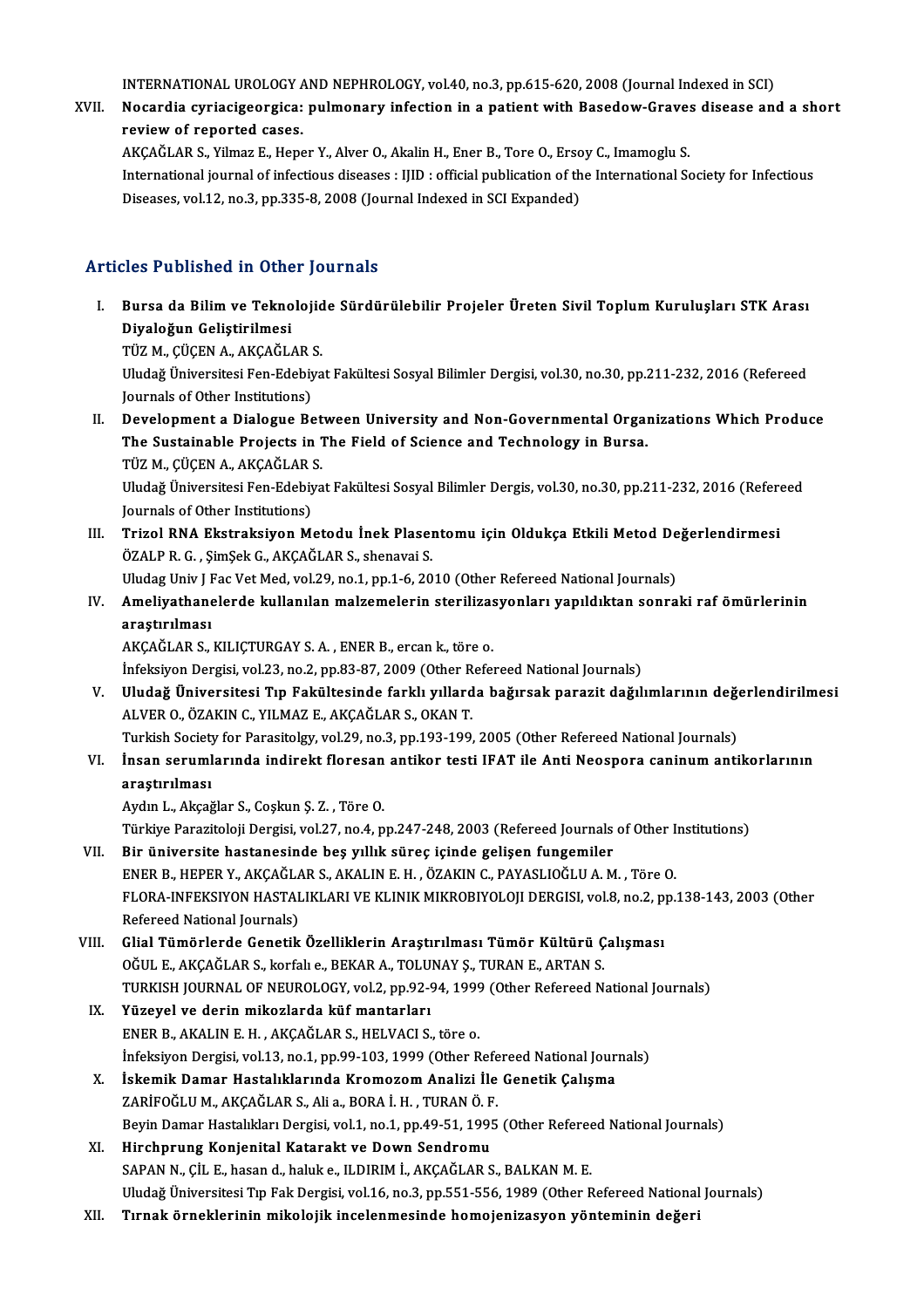AKÇAĞLARS.,TÜMBAYZ.E.

AKÇAĞLAR S., TÜMBAY Z. E.<br>Turk Mikrobiyoloji Cemiyeti Dergisi ULAKBİM, vol.15, no.1, pp.1-3, 1985 (Other Refereed National Journals)<br>Has ef Seybeen Weste Hydrolysate Medium In Myselegy Part 1V Its Has In Boutine Gultunes AKÇAĞLAR S., TÜMBAY Z. E.<br>Turk Mikrobiyoloji Cemiyeti Dergisi ULAKBİM, vol.15, no.1, pp.1-3, 1985 (Other Refereed National Journa<br>XIII. Use of Soybean Waste Hydrolysate Medium In Mycology Part 1V Its Use In Routine Cul

Turk Mikrobiyoloji Cemiyeti Dergisi UL<br>Use of Soybean Waste Hydrolysate<br>TÜMBAY Z. E. , önder m., AKÇAĞLAR S.<br>Kültem Dergisi vel 9. ne 1. nn 17.20.16 Use of Soybean Waste Hydrolysate Medium In Mycology Part 1V Its Use In Routine Cultures<br>TÜMBAY Z. E. , önder m., AKÇAĞLAR S.<br>Kükem Dergisi, vol.8, no.1, pp.17-20, 1985 (Other Refereed National Journals)

#### Books&Book Chapters

OOks & Book Chapters<br>I. "HEPATITIS A B VIRUSES ANDCHROMOSOME DAMAGES" 15 & BOOK<br>"HEPATITIS<br>AKÇAĞLAR S.<br>in: HEALTH SC

AKÇAĞLAR S.<br>in: HEALTH SCIENCES Current Researches and New Trends, Prof. Dr. Zana C. DOLICANIN ,Prof. Dr. Nzam DuranProf. Dr. Halt Demr, Editor, http://ivpe.me/, Predgradje 9, 81250 Cetinje, Montenegro, pp.44-55, 2020

#### Refereed Congress / Symposium Publications in Proceedings

efereed Congress / Symposium Publications in Proceedings<br>I. S1.6c. "Molecular epidemiology of Cryptococcus in South Africa" , Neicher S.D (sözlü sunum)<br>Coslisti m. AKCAČLAR S. De danna A. Susayar a. Bussianti E. Mantasna M reca dongress / symposium i usineations in i receeuings<br>S1.6c. "Molecular epidemiology of Cryptococcus in South Africa" , Neicher S.D (sözlü sunum)<br>Cogliati m., AKÇAĞLAR S., De donna A., Susever s., Puccianti E., Montagna **S1.6c. "Molecular**<br>Cogliati m., AKÇAĞL<br>Çerikçioğlu N., et al.<br>20th Congress of th Cogliati m., AKÇAĞLAR S., De donna A., Susever s., Puccianti E., Montagna M. T. , Macci C., Trovato L., Ranque S. e. ,<br>Çerikçioğlu N., et al.<br>20th Congress of the International Society forHuman and Animal Mycology (ISHAM),

Çerikçioğlu N., et al.<br>20th Congress of the International Society forHuman and Animal Mycology (ISHAM), Amsterdam, Netherlands, 30<br>June - 04 July 2018 20th Congress of the International Society for Human and Animal Mycology (ISHAM), Amsterdam, Netherlands, 30<br>June - 04 July 2018<br>II. S1.6 Genotyping of Cryptococcus neoformans and C. gatti species complex in Europa (sözlü

June - 04 July 2018<br>S1.6 Genotyping of Cryptococcus neoformans and C. gatti species complex in<br>Cogliati m., AKÇAĞLAR S., Puccianti E., Montagna M. T. , Susever S., Engin Ç., Velegraki A.<br>20th Congress of the International S1.6 Genotyping of Cryptococcus neoformans and C. gatti species complex in Europa (sözlü sunum)<br>Cogliati m., AKÇAĞLAR S., Puccianti E., Montagna M. T. , Susever S., Engin Ç., Velegraki A.<br>20th Congress of the International Cogliati m., AKÇAĞLAR S., Puccianti E., Montagna M. T. , Susever S., Engin Ç., Velegraki A.<br>20th Congress of the International Society for Human and Animal Mycology, Amsterdam, Netherlands, 30 June - 04<br>July 2018

#### III. Nomenclature from the global population genetic perspective (sözlü sunum)

July 2018<br>Nomenclature from the global populatıon genetic perspective (sözlü sunum)<br>Meyer W., Cogliati m., AKÇAĞLAR S., Puccianti E., Montagna M. T. , Susever S., Engin Ç., Velegraki A., Venc A. C. ,<br>Bertout S. et al. **Nomenclature<br>Meyer W., Cogli:<br>Bertout S., et al.**<br>10th Internation Meyer W., Cogliati m., AKÇAĞLAR S., Puccianti E., Montagna M. T. , Susever S., Engin Ç., Velegraki A., Venc A. C. ,<br>Bertout S., et al.<br>10th International Conference onCryptococcus and Cryptococcosis (ICCC10), Foz do Iquacu

Bertout S., et al.<br>10th International Conference onCryptococcus and Cryptococcosis (ICCC10), Foz do Iquacu, Brazil, Brazil, 26 - 30<br>March 2017 10th International Conference onCryptococcus and Cryptococcosis (ICCC10), Foz do Iquacu, Brazil, Brazil, 26 - 30<br>March 2017<br>IV. (sözlü sunum) Molecular epidemiology of Cryptococcus speciescomplex in Europe, including resul

## March 2017<br>(sözlü sunum) Molecular epidemiology of Cryptococcu<br>ofC.neoformans and C. gattii in the Mediterraean area<br>Cesliati m. Celam M.E. Velesueli A. Mentama M.T., De deni (sözlü sunum) Molecular epidemiology of Cryptococcus speciescomplex in Europe, including rest<br>ofC.neoformans and C. gattii in the Mediterraean area<br>Cogliati m., Colom M. F. , Velegraki A., Montagna M. T. , De donna A., Sus

**ofC.neoformans**<br>Cogliati m., Colom M<br>AKÇAĞLAR S., et al.<br>19th Congress of th Cogliati m., Colom M. F. , Velegraki A., Montagna M. T. , De donna A., Susever S., Nardoni S., Macci C., Ti<br>AKÇAĞLAR S., et al.<br>19th Congress of the International Society for Humanand Animal Mycology Conference abstractsNo

AKÇAĞLAR S., et al.<br>19th Congress of the International Society for Humanand Animal Mycology Conference abstractsNo:<br>676Aspergillus Aspergillosis ISHAM 19th (2015), Melbourne, Australia, 5 - 08 August 2015 19th Congress of the International Society for Humanand Animal Mycology Conference abstractsNo:<br>676Aspergillus Aspergillosis ISHAM 19th (2015), Melbourne, Australia, 5 - 08 August 2015<br>V. Environmental survey of Cryptococc

## 676Aspergillus A<br>Environmental<br>(sözlü sunum)<br>Cogliati M. Colon Environmental survey of Cryptococcus neoformans and C gattii in European and Mediterranean are:<br>(sözlü sunum)<br>Cogliati M., Colom M., Hagen F., İlkit M., Boekhout T., Velegraki A., Lochart S., Montagna M. T. , Tintelnot K.,

(s<mark>özlü</mark><br>Cogliati<br>V., et al.<br><sup>Otb Inte</sub></sup> Cogliati M., Colom M., Hagen F., İlkit M., Boekhout T., Velegraki A., Lochart S., Montagna M. T. , Tintelnot K<br>V., et al.<br>9th International Conference on Cryptococcus and Cryptococcosis, 2014, Amsterdam, The Netherlands,<br>A

V., et al.<br>9th International Conference on Cryptococcus and Cryptococcosi<br>Amsterdam, Netherlands, 3 January - 28 May 2014, vol.57, pp.30<br>P157, Distribution of veest spesies isolated from blood su

### 9th International Conference on Cryptococcus and Cryptococcosis, 2014, Amsterdam, The Netherlands,<br>Amsterdam, Netherlands, 3 January - 28 May 2014, vol.57, pp.30<br>VI. P157 Distribution of yeast species isolated from blood c Amsterdam, N<br>P157 Distrib<br>AKÇAĞLAR S.<br>Eth Trende in

5th Trends in MedicalMycology, Valencia, Spain, 2 - 05 October 2011

- AKÇAĞLAR S.<br>5th Trends in MedicalMycology, Valencia, Spain, 2 05 October 2011<br>VII. Effects of Malassezia furfur on serum TH1 and TH2 cytokines in patients with Guttate Psoriasis<br>AVDQČAN K täre e AKÇAĞLAR S. ORAL H. B. EN 5th Trends in MedicalMycology, Valencia, Spain, 2 - 05 October 2011<br>Effects of Malassezia furfur on serum TH1 and TH2 cytokines in patients<br>AYDOĞAN K., töre o., AKÇAĞLAR S., ORAL H. B. , ENER B., tunalı ş., SARICAOĞLU H.<br>2 Effects of Malassezia furfur on serum TH1 and TH2 cytokines in patients with Guttate Psoriasis<br>AYDOĞAN K., töre o., AKÇAĞLAR S., ORAL H. B. , ENER B., tunalı ş., SARICAOĞLU H.<br>22nd World Congress of Dermatology 24-29.05.20 AYDOĞAN<br>22nd Worl<br>May 2011<br>Kan Kültü
- May 2011<br>VIII. Kan Kültürlerinde İzole Edilen Mayaların Dağılımı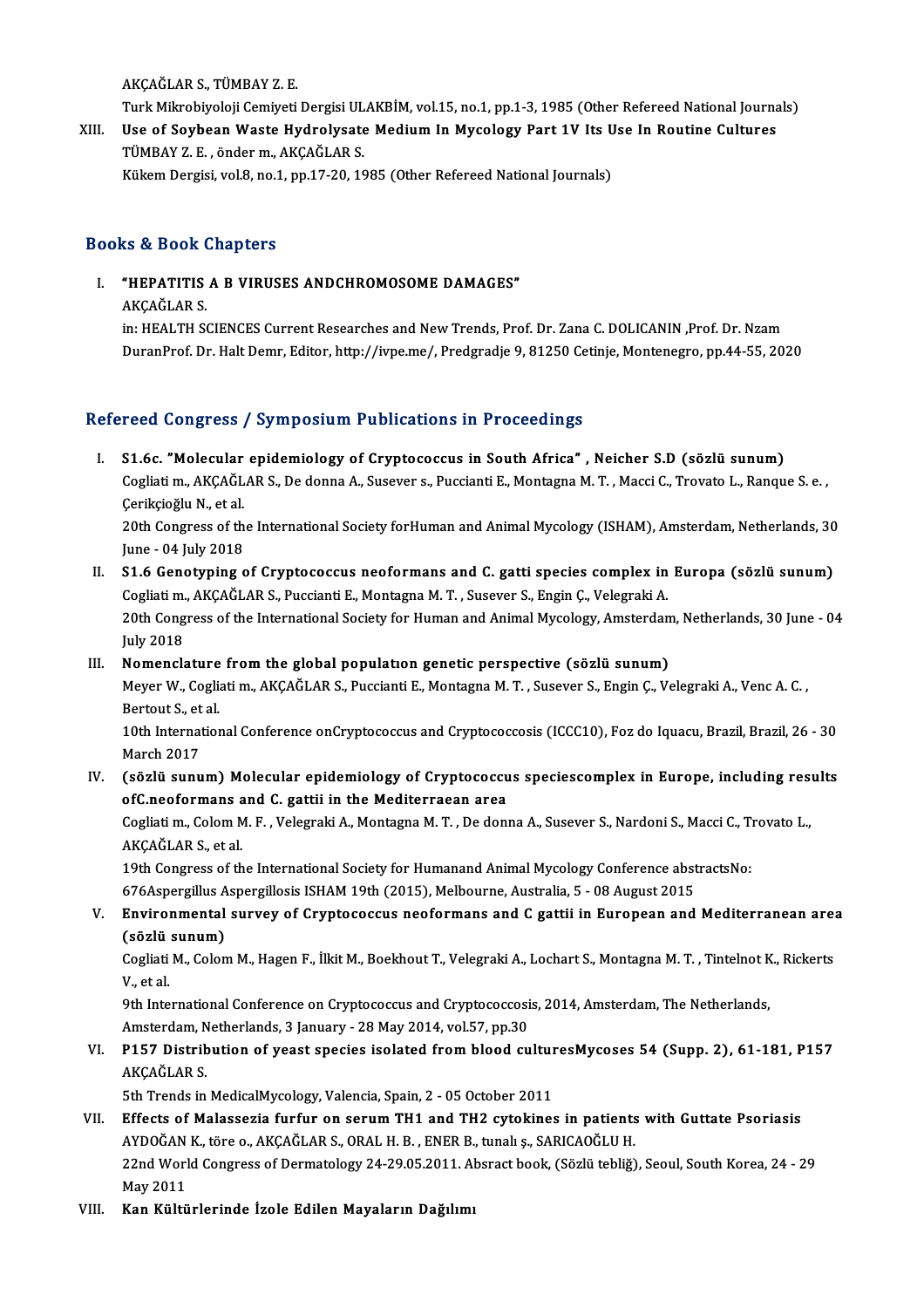AKÇAĞLARS.,ENERB.,KAZAKE.,AKALINE.H.

AKÇAĞLAR S., ENER B., KAZAK E., AKALIN E. H.<br>Uludağ Üniversitesi Bilgilendirme ve AR-GE Günleri, Bursa, Turkey, 1 - 03 January 2011<br>Serebellar beman giablastama larda genetik özelliğin anastınılması Lenfesit ki

### IX. Serebellar heman gioblastoma larda genetik özelliğin araştırılması Lenfosit kültürü çalışması (sözlü sunum) Uludağ Ü<br>Serebell<br>sunum)<br>AKCAČI

AKÇAĞLARS.

32. Ulusal Nöroloj Kongresi, İstanbul, Turkey, 13 - 18 October 1996, vol.2, pp.15

### AKÇAĞLAR S.<br>32.Ulusal Nöroloj Kongresi, İstanbul, Turkey, 13 - 18 October 1996, vol.2, pp.15<br>X. Aspergillus türlerinde Konvansiyonel tanı mikroskobi ve kültür ( davetli Konuşmacı)<br>AKÇAĞLAR S 32.Ulusal Nör<br><mark>Aspergillus</mark> 1<br>AKÇAĞLAR S.<br><sup>2. Ulusal mant</sup> Aspergillus türlerinde Konvansiyonel tanı mikroskobi ve kültür ( davetli Konuşmacı)<br>AKÇAĞLAR S.<br>3. Ulusal mantar hastalıkları ve Klinik Mikoloji sempozyumu:Aspergillus türleri ve oluşturdukları hastalıklar, Bursa,<br>Turkay 1

AKÇAĞLAR S.<br>3. Ulusal mantar hastalıklar<br>Turkey, 15 - 18 June 2006<br>Miarovonular Haomangi 3. Ulusal mantar hastalıkları ve Klinik Mikoloji sempozyumu:Aspergillus türleri ve oluşturdukları hast<br>Turkey, 15 - 18 June 2006<br>XI. Microvenular Haemangioma due to Haemorrhagic and Bullous Erysipelas (sözlü sunum)<br>AVDOČAN

### Turkey, 15 - 18 June 2006<br>Microvenular Haemangioma due to F<br>AYDOĞAN K., AKÇAĞLAR S., AKALIN E. H.<br>14th Congress of European Asademu of F AYDOĞAN K., AKÇAĞLAR S., AKALIN E. H.<br>14th Congress of European Academy of Dermatology Venereology "EADV", London, Canada, 5 - 10 June 2005,

vol.19,pp.17 14th Congress of European Academy of Dermatology Venereology "EADV", London, Canad<br>vol.19, pp.17<br>XII. İnsan serumlarında IFAT ile Anti Neospora caninum antikorlarının araştırılması<br>AVDIN LAKÇAĞLAR S

#### vol.19, pp.17<br>İnsan serumlarında I<br>AYDIN L., AKÇAĞLAR S.<br>YIILIlusel Peresiteleji K İnsan serumlarında IFAT ile Anti Neospora caninum antikorlarının araştırılması<br>AYDIN L., AKÇAĞLAR S.<br>XIII.Ulusal Parazitoloji Kongresi, Konya, Turkey, 8 - 12 September 2003, vol.29, pp.193-199<br>17. Ažustes denneminde Kan Me AYDIN L., AKÇAĞLAR S.<br>XIII.Ulusal Parazitoloji Kongresi, Konya, Turkey, 8 - 12 September 2003, vol.29, pp.193-199<br>XIII. 17 Ağustos depreminde Kan Merkezimiz

HEPERY.,AKÇAĞLARS.

17 Ağustos depreminde Kan Merkezimiz<br>HEPER Y., AKÇAĞLAR S.<br>LUlusal Kan Merkezleri ve Tranfüzyon Tıbbı Kongresi konferansı dahilinde "I.Ulusal Kan Merkezleri ve Tranfüzyon HEPER Y., AKÇAĞLAR S.<br>I.Ulusal Kan Merkezleri ve Tranfüzyon Tıbbı Kongresi konferansı dahili<br>Tıbbı Kongresi Kongresi, Kapodokya, Turkey, 24 - 29 September 2000<br>Clial tümörlerde genetik özelliğin arastırılması Tümör kültürü I.Ulusal Kan Merkezleri ve Tranfüzyon Tıbbı Kongresi konferansı dahilinde "I.Ulusal Kan Merkezleri<br>Tıbbı Kongresi Kongresi, Kapodokya, Turkey, 24 - 29 September 2000<br>XIV. Glial tümörlerde genetik özelliğin araştırılmas

### Tıbbı Kongresi Kongresi, Kapodokya, Turkey, 24 - 29 September 2000<br>Glial tümörlerde genetik özelliğin araştırılması Tümör kültürü çalışması (sözlü sunum)<br>AKÇAĞLAR S. Glial tümörlerde genetik özelliğin araştırılması Tümör kültürü çalışması (s<br>AKÇAĞLAR S.<br>32. Ulusal Nöroloji Kongresi, İstanbul, Turkey, 13 - 18 October 1996, vol.2, pp.92-94<br>Povin tümörlerinin senetik özellikleri ve enkase

## AKÇAĞLAR S.<br>32. Ulusal Nöroloji Kongresi, İstanbul, Turkey, 13 - 18 October 1996, vol.2, pp.92-94<br>XV. Beyin tümörlerinin genetik özellikleri ve onkogenezis(Davetli konuşmacı)<br>AKÇAĞLAR S 32. Ulusal Nör<br><mark>Beyin tümör</mark><br>AKÇAĞLAR S.<br>'vy'yyTıbbi Co

Beyin tümörlerinin genetik özellikleri ve onkogenezis(Davetli konuşmacı)<br>AKÇAĞLAR S.<br>'xx'xxTıbbi Genetik ve Genetiğin Nörolojideki yeri konulu Panel 'xx'xx10. 1999E15. AKÇAĞLAR S, Tıbbi Genetik ve AKÇAĞLAR S.<br>'xx'xxTıbbi Genetik ve Genetiğin Nörolojideki yeri konulu Panel 'xx'xx10. 1999.<br>Genetiğin Nörolojideki yeri konulu Panel, Busan, South Korea, 12 March 1997<br>Cesitli Candida suslanının Amfotorisin B. flukanazal k xx'xxTıbbi Genetik ve Genetiğin Nörolojideki yeri konulu Panel 'xx'xx10. 1999E15. AKÇAĞLAR S, Tıbbi Gene'<br>Genetiğin Nörolojideki yeri konulu Panel, Busan, South Korea, 12 March 1997<br>XVI. Ceşitli Candida suşlarının Amfoteri

#### Genetiğin Nörolojideki yeri konulu Panel, Busan, South Korea, 12 March 1997<br>Çeşitli Candida suşlarının Amfoterisin B flukonazol ketokanozole karşı invitro duyarlılıkl<br>standart makrodilüsyon ve mikrodilüsyon yöntemleriyle k Çeşitli Candida suşla<br>standart makrodilüs<br>AKÇAĞLAR S., ENER B.<br>Candida Enfeksivenlerı standart makrodilüsyon ve mikrodilüsyon yöntemleriyle karşılaştırılması (sözlü sunum)<br>AKÇAĞLAR S., ENER B.<br>Candida Enfeksiyonları Simpozyumu, Bursa, Turkey, 23 September 1995 AKÇAĞLAR S., ENER B.<br>Candida Enfeksiyonları Simpozyumu, Bursa, Turkey, 23 September 1995<br>XVII. Biological value of chromosomal breakages in acute viral hepatitis (sözlü sunum)<br>AKÇAĞLAR S. Özlüney a kakıyosu k

Candida Enfeksiyonları Simpozyumu, I<br>Biological value of chromosomal<br>AKÇAĞLAR S., özkınay c., kılıçturgay k.<br>1st Neonatal sumposium on prenatal s Biological value of chromosomal breakages in acute viral hepatitis (sözlü sunum)<br>AKÇAĞLAR S., özkınay c., kılıçturgay k.<br>1st Neonatal symposium on prenatal diagnosis and genetic make-up of Anatolia, Eskişehir, Turkey, 5 - AKÇAĞLAR S., özkınay c., kılıçturgay k.<br>1st Neonatal symposium on prenatal diagnosis and genetic make-up of Anatolia, Eskişehir, Turkey, 5 - 07<br>September 1989 1st Neonatal symposium on prenatal diagnosis and genetic make-up of Anatolia, Esl<br>September 1989<br>XVIII. Pattern of Dermatophytes in the Aegean region of Turkey (sözlü sunum)<br>TÜMPAY 7 E. ingi r. AKGAĞLAR S

### September 1989<br>Pattern of Dermatophytes in th<br>TÜMBAY Z. E. , inci r., AKÇAĞLAR S.<br>FEMS Sumposium on "Dermatophy TÜMBAY Z. E., inci r., AKÇAĞLAR S.

FEMS Symposium on "Dermatophytes and Dermatophytoses in man and animals, İzmir, Turkey, 21 - 23 May 1986, vol.5, pp.47 FEMS Symposium on "Dermatophytes and Dermatophytoses in man and animals, İ:<br>vol.5, pp.47<br>XIX. Değişik Candida türlerinin germ tüp oluşturma özellikleri (sözlü sunum)<br>AKCAČI AR S. TÜMRAV 7. F

### vol.5, pp.47<br>De<mark>ğişik Candida türlerini</mark><br>AKÇAĞLAR S., TÜMBAY Z. E.<br>The 4th National Congress o AKCAĞLAR S., TÜMBAY Z. E.

The 4th National Congress of culture collections and Industrial Microbiology (KÜKEM, İstanbul, Turkey, 16 - 18<br>September 1985, pp.167 The 4th National Congress of culture collections and Industrial<br>September 1985, pp.167<br>XX. Liyofilize Candida suşlarının canlılıkları (sözlü sunum)<br>AKCAČLAR S. TÜMBAY 7 E

### September 1985, pp.167<br>Liyofilize Candida suşları<br>AKÇAĞLAR S., TÜMBAY Z. E.<br>The 4th National Congress e Liyofilize Candida suşlarının canlılıkları (sözlü sunum)<br>AKÇAĞLAR S., TÜMBAY Z. E.<br>The 4th National Congress of culture collections and Industrial Microbiology (KÜKEM), İstanbul, Turkey, 16 - 18<br>Santambar 1985, val 15 nn 1 AKÇAĞLAR S., TÜMBAY Z. E.<br>The 4th National Congress of cu<br>September 1985, vol.15, pp.1-8<br>Tunak önneklerinin miknesk

### The 4th National Congress of culture collections and Industrial Microbiology (KÜKEM), İstanbul, Turkey, 2<br>September 1985, vol.15, pp.1-8<br>XXI. Tırnak örneklerinin mikroskobik incelenmesinde kaynatma yönteminin değer (sö September 1985, vol.15, pp.1-8<br>XXI. Tırnak örneklerinin mikroskobik incelenmesinde kaynatma yönteminin değer (sözlü sunum)<br>AKÇAĞLAR S., TÜMBAY Z. E.

XXI.Türk Mikrobiyoloji Kongresi, Girne, Cyprus (Kktc), 17 - 20 September 1984, pp.16